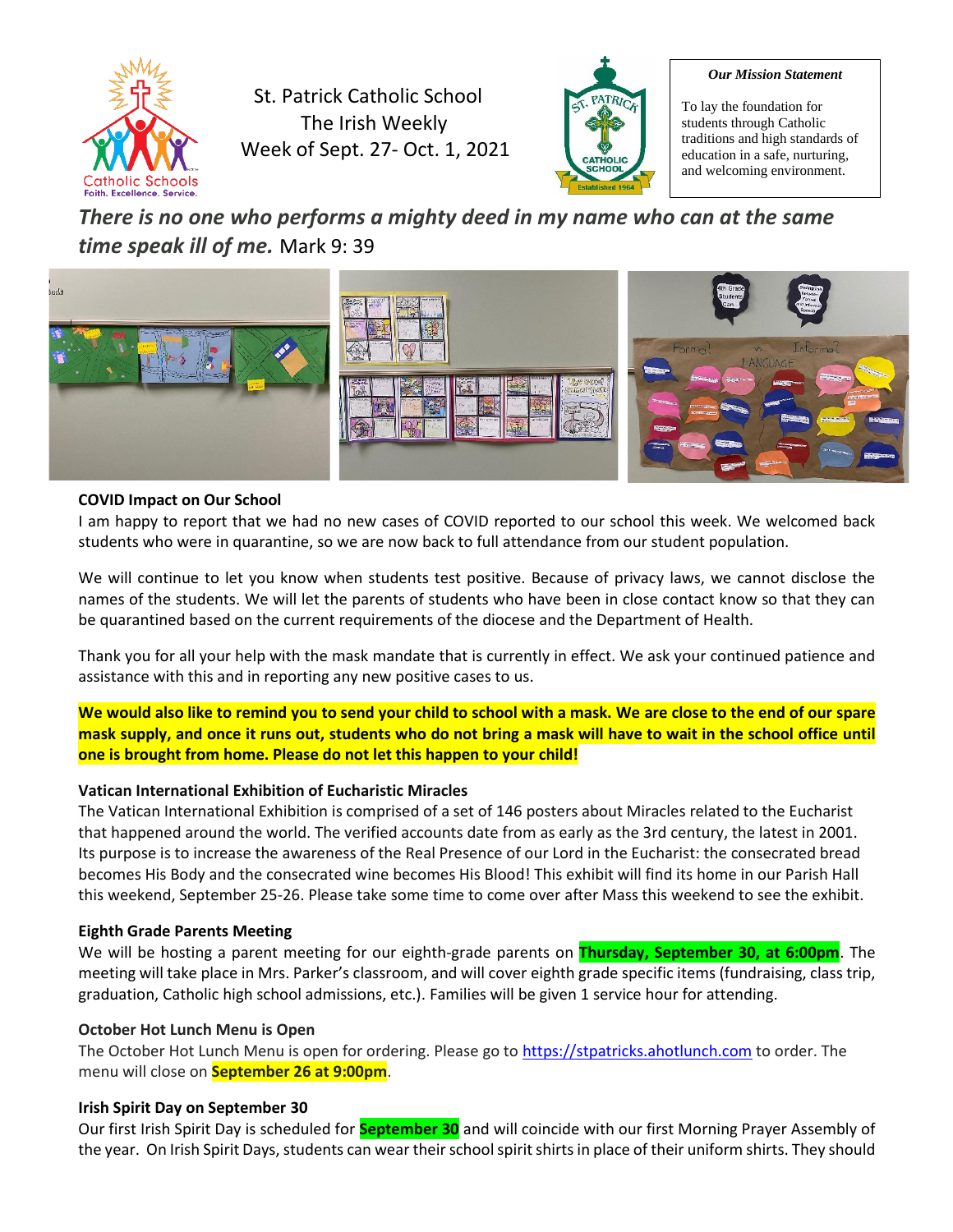continue to wear uniform bottoms (pants, shorts, skorts or skits) or their PE shorts and the appropriate school sneakers. For our PreK and VPK students, they can wear the spirit shirt with either their uniform shorts or appropriately sized athletic shorts (green or black are preferred).

## **Girls in Aviation Day**

The Jacksonville, Florida Women in Aviation Chapter is hosting a Girls in Aviation Day on **Saturday, September 25**. This is a free event for girls ages 8-17 and will feature aviation-themed activities, static aircraft displays, guest speakers and much more. The event will take place at Jacksonville JetPort at Cecil Airport (VQQ) from 9:00am until 2:00pm. Visit [www.WAI.org/giad](http://www.wai.org/giad) for more information about this event. To reserve your ticket, go to [https://waijaxgiad2021.eventbrite.com.](https://waijaxgiad2021.eventbrite.com/)

# **HSA Fall Festival Planning Meeting**

The HSA Board is hosting a Fall Festival planning meeting on **Wednesday, September 29 at 6pm**. If you are interested in joining the committee to plan the festival, please sign up at the following link: <https://www.signupgenius.com/go/5080945AFA829A4F85-fall1>

# **The NED Show**

On Thursday, September 23, our school hosted The NED Show, a live streaming all-school event. A world-class performer took our students on an interactive educational journey filled with storytelling, illusions, yo-yo tricks and humor. NED's message inspires students, promotes academic achievement, and supports our school goals.

> *Never give up Encourage others Do your best®*

Our school received this program at no-cost because another school community has paid-it-forward to us. Now it's our turn—to ensure that other schools have this same opportunity in the future, we have agreed to make the yoyos and accessories used in the show available for purchase by our students. A parent letter/order form was sent home via email on Thursday. The yoyos will be on sale in the school office next week. For more information about the NED Show, visit their website: **<http://bit.ly/NEDassembly>**

## **Diocesan Christmas Card Contest**

The annual Christmas Card Competition sponsored by the Office of the Superintendent of Schools for our diocese is now underway. Students are currently working with Mrs. Allen (through art class) on designing a Christmas card cover. The top three designs, as selected by a panel of judges, will receive a prize, and will be sent to the diocese for selection. The winning design, chosen from all the schools participating, will become the official Christmas card for the Superintendent and will be mailed to the homes of all families within the Catholic school system.

# **Knights of Columbus Soccer Challenge**

The Knights of Columbus Soccer Challenge was held on September 20-21, during our PE classes. We would like to thank Coach Haddad and Grand Knight Ron Walsh for helping out with the event. We had sixteen students participate in the challenge. Congratulations to all of the students for doing so well, and especially to the top three in each of our age categories:

Girls, Age 9: Lillian Sapp, Eliana Myers and Celia Mabry Boys, Age 9: Jordan Long, Brian Ferm and Ebenezer Giorgis Girls, Age 10: Abigail Van Blaricum and Ryiah Stamper Boys, Age 10: Abel Lian, Decklan Milner and John Paul Bagan Boys, Age 11: Liam Barron, Keon Jones and Deon Jones

# **Rosary Club Begins in October**

In the month of October - *the Month of Mary* - we will be beginning our Rosary Club at St. Patrick Catholic School. There will be two groups with a maximum of fifteen students each. *Group A* will be for 3<sup>rd</sup>, 4<sup>th</sup>, and 5<sup>th</sup> Graders and will meet on the *first Tuesday* of each month starting on Oct. 5<sup>th</sup>. *Group B* will be for 6<sup>th</sup>, 7<sup>th</sup>, and 8<sup>th</sup> Graders and will meet on the *third Tuesday* of each month starting on Oct. 19th. The Rosary Club will utilize one of the classrooms from 3:15 – 4:00pm and will end in May. A Schedule of Days and Themes will be provided on the first day. **The objective of the club is to teach children the value in praying the Rosary while assembling three different styles of Rosary Beads**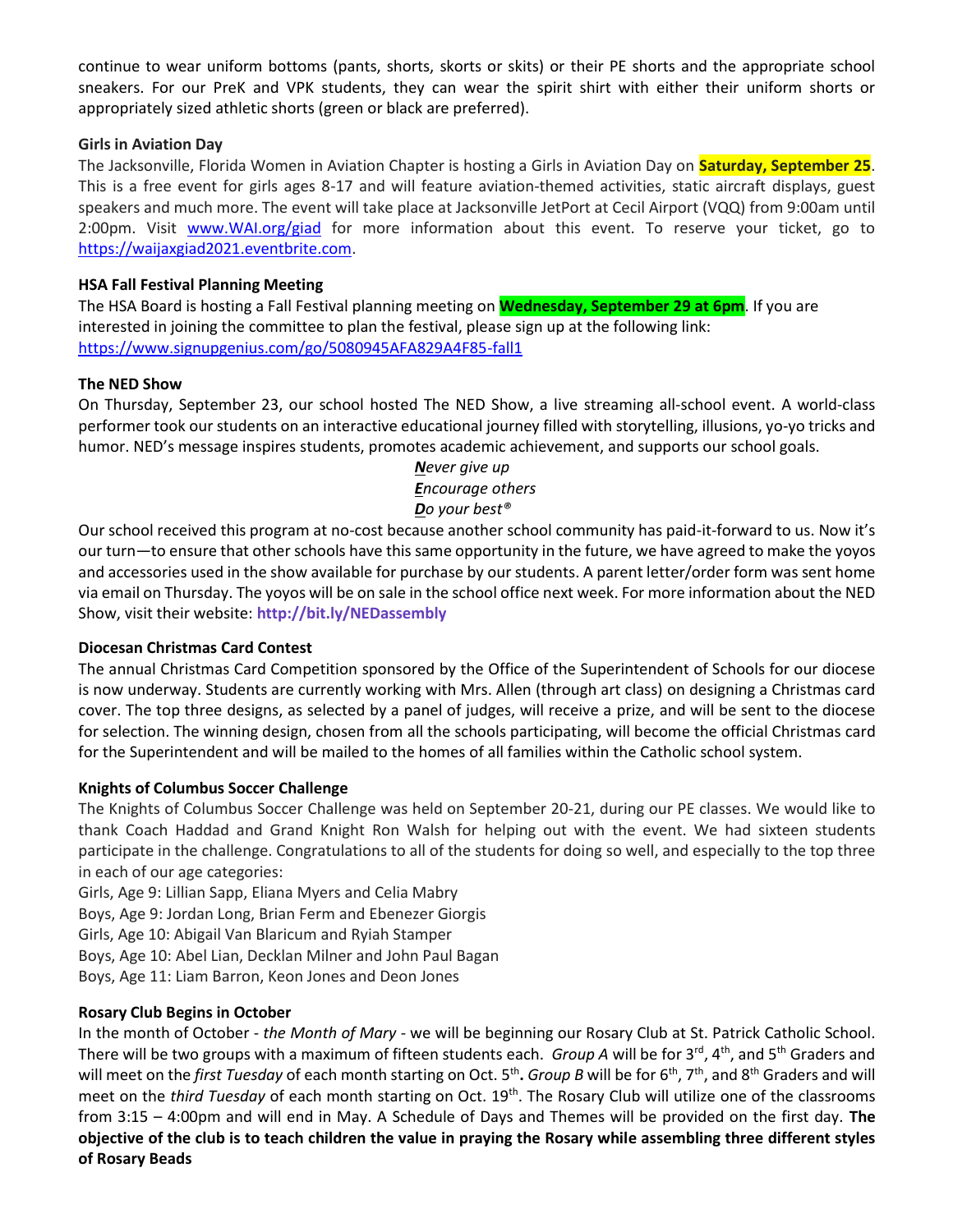For your child to attend this after-school club, please fill in the form attached to last week's Irish Weekly email and hand it in to the office with \$3.00 fee (Checks made out to St. Patrick Catholic School) **before September 30th** or capacity is met. Without a permission slip, student cannot attend. *For further questions or details, please contact Mr. Calobrisi a[t lcalobrisi@spcsjax.org](mailto:lcalobrisi@spcsjax.org)*

# **Flu Shot Clinic**

St. Patrick will be offering flu shots for students who are interested in receiving one. The clinic will be sponsored by Health Heroes and will take place on **Wednesday, October 13**. More information and permission forms will be sent home next week.

**Sacramental Preparation for Reconciliation and First Eucharist (2nd graders) and Confirmation (8th graders)** Classes for the Immediate preparation for the Sacraments of Reconciliation, First Eucharist, and Confirmation begin in the winter/spring of 2022.

Many parents ask, "*Why does my child have to attend classes for sacraments?*", "*Does not the parish school teach the sacraments to their students?*", "*Is not sacramental prep part of what I am paying for in tuition to the school?*" The answer is immediate sacramental preparation is not something the school provides. It is the privilege of the parish priest to ensure that all his parish members are prepared to receive the sacraments. While the school does teach their students about what the sacraments of Reconciliation, Eucharist, and Confirmation are (this is what the diocese refers to as "remote preparation"), it does not spiritually prepare children and their families to actually receive these sacraments (what the diocese refers to as "immediate sacramental preparation").

If your child is baptized, has been in religious education in 1st and 2nd grade (for FHC and Confession) or 7th and 8th grade (For Confirmation, must have received FHC and Reconciliation), and your family is a member of St. Patrick parish, you must pre-register for these classes in order for your children to receive the sacraments in May of 2022. To register your child for sacramental prep classes at St. Patrick, you will need to contact our parish Director of Religious Education, Cathy Taylor, and provide a copy of your child's baptismal certificate to her. Call, text, or email: 904-860-3891 [cataylor@addressplus.net](mailto:cataylor@addressplus.net) If your home parish is not St. Patrick, but you would like to have your child prepared and receive sacraments at St. Patrick, call your home parish and speak to a DRE.

## **Coach Needed**

We are excited to be able to offer coaching stipends for anyone interested in coaching this year! We currently need a volleyball coach to participate in the league. Each head coach will be offered a coaching shirt and equipment, and you can choose if you would like the coaching stipend or credit for Family Service Hours. **If you are interested, or you know someone that might be, please contact Coach T or Mr. Meyer for more information**: [coacht@spcsjax.org.](mailto:coacht@spcsjax.org) The team is composed of 5-8th grade girls. Tryouts are the 1st or 2nd weekend of November (after basketball ends). Practices are determined by the coach, and the season runs from Dec. to Feb. (with time off for the holiday break).

# **This Week-At-A-Glance**

# **Weekend of September 25-26**

- Saturday: Girls in Aviation Event
- Sunday: October Hot Lunch Menu closes at 9pm [https://stpatricks.ahotlunch.com](https://stpatricks.ahotlunch.com/)
- Saturday and Sunday: Vatican Exhibition on Eucharistic Miracles (Parish Hall after Mass)

## **Monday, September 27**

- NED yo-yo's on sale in the school office
- Basketball vs. St. Michael's at First Baptist Church (1600 S. 8th St Fernandina Beach, FL 32034). Girls 5pm, Boys 6pm

## **Tuesday, September 28**

- NED yo-yo's on sale in the school office
- Soccer Shots on campus
- Basketball Practice 3:00-4:30